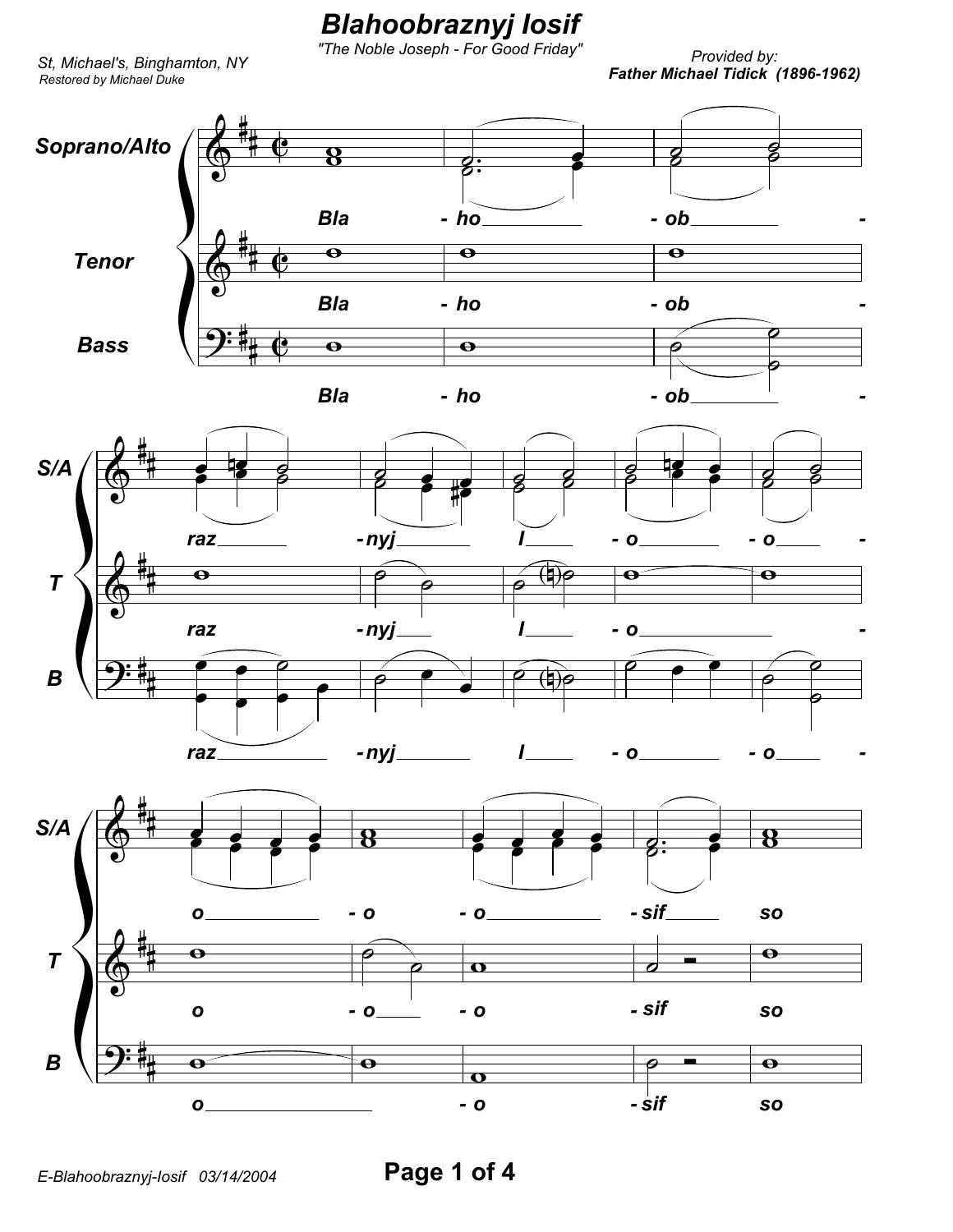

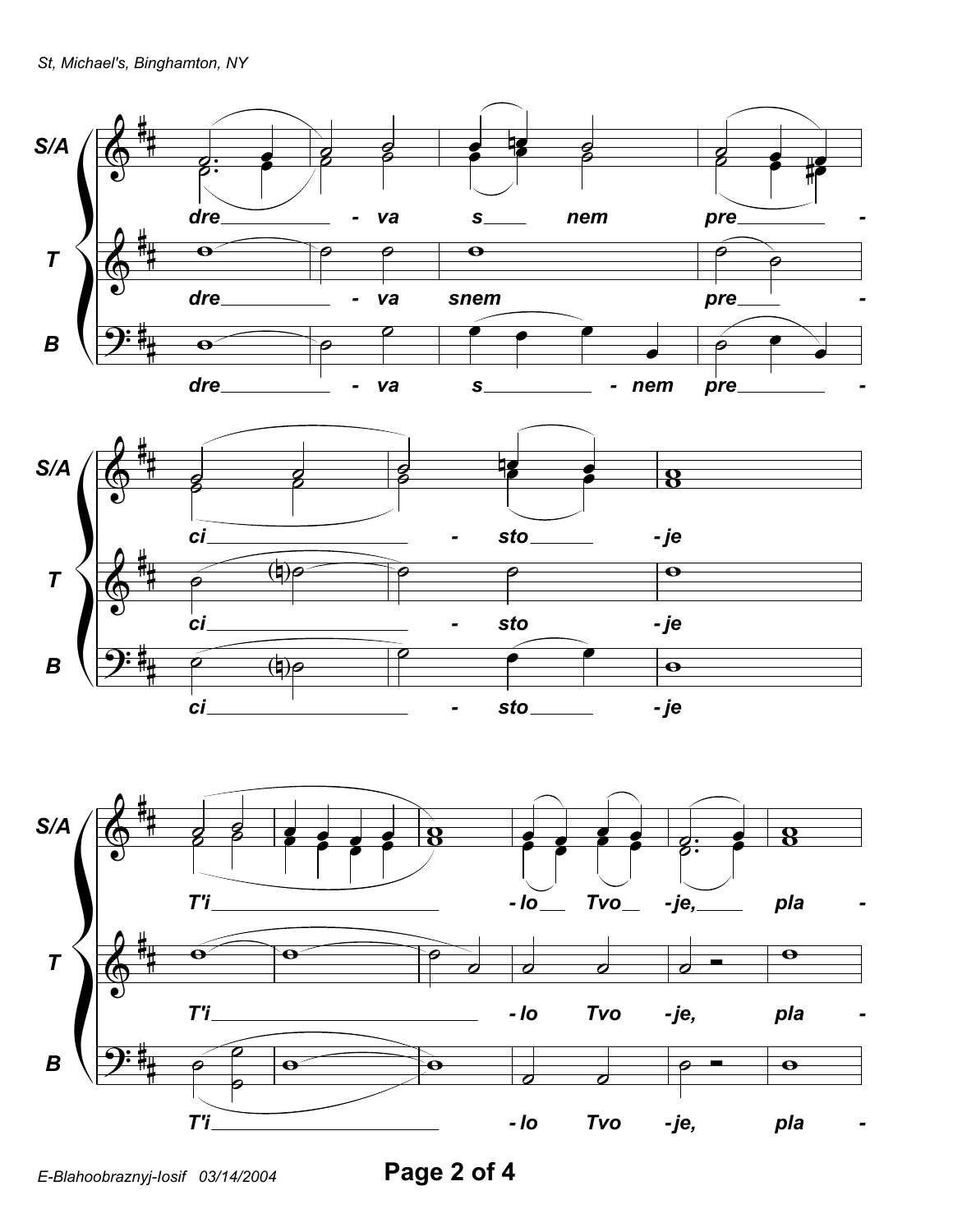





*E-Blahoobraznyj-Iosif 03/14/2004* **Page 3 of 4**